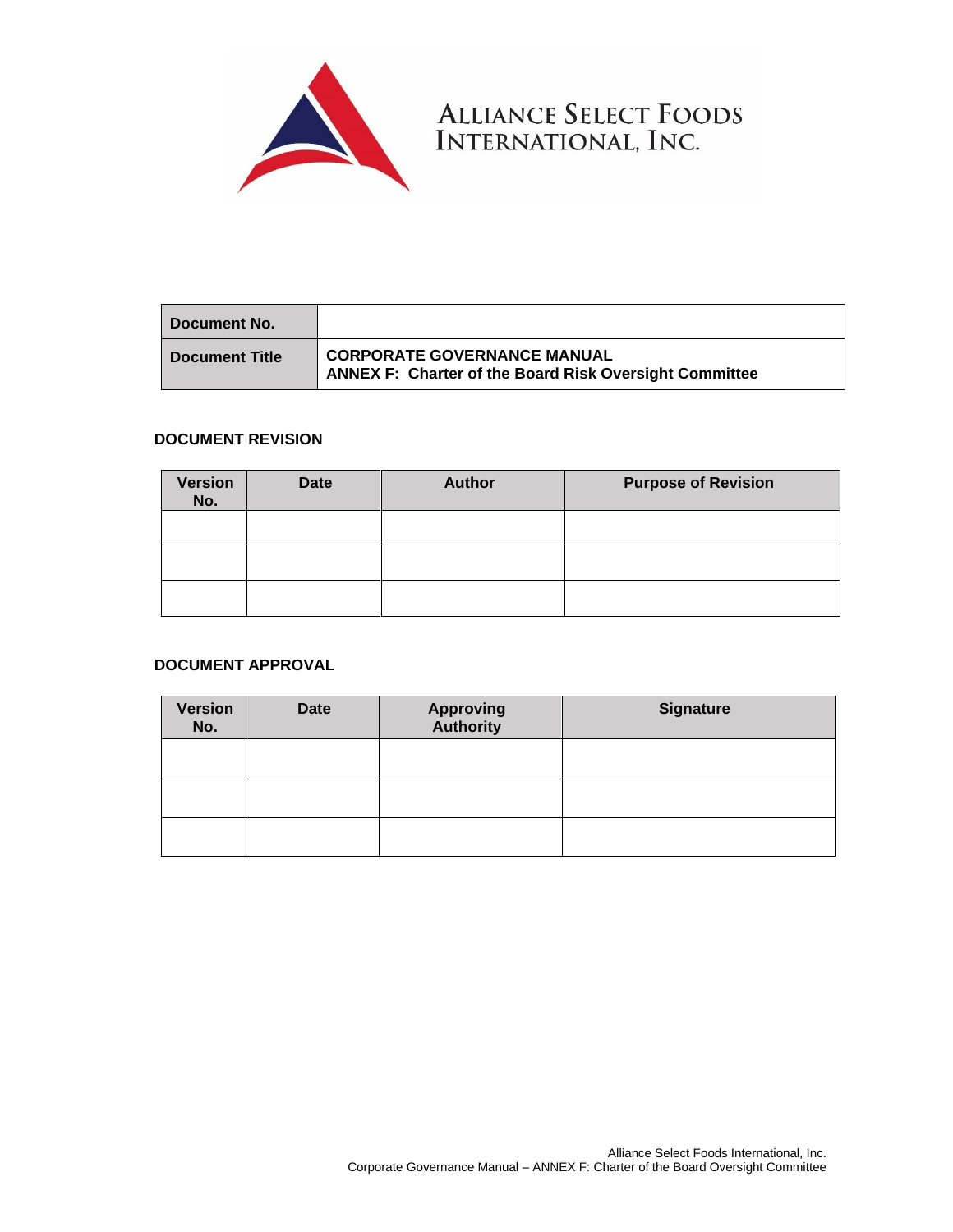

# **TABLE OF CONTENTS**

| I.   | Introduction                          | 3 |
|------|---------------------------------------|---|
| ΙΙ.  | Purpose                               | 3 |
| III. | Duties and Functions of the Committee | 3 |
| IV.  | Organization                          | 4 |
| V.   | Performance Evaluation and Assessment |   |
| VI.  | Amendment                             |   |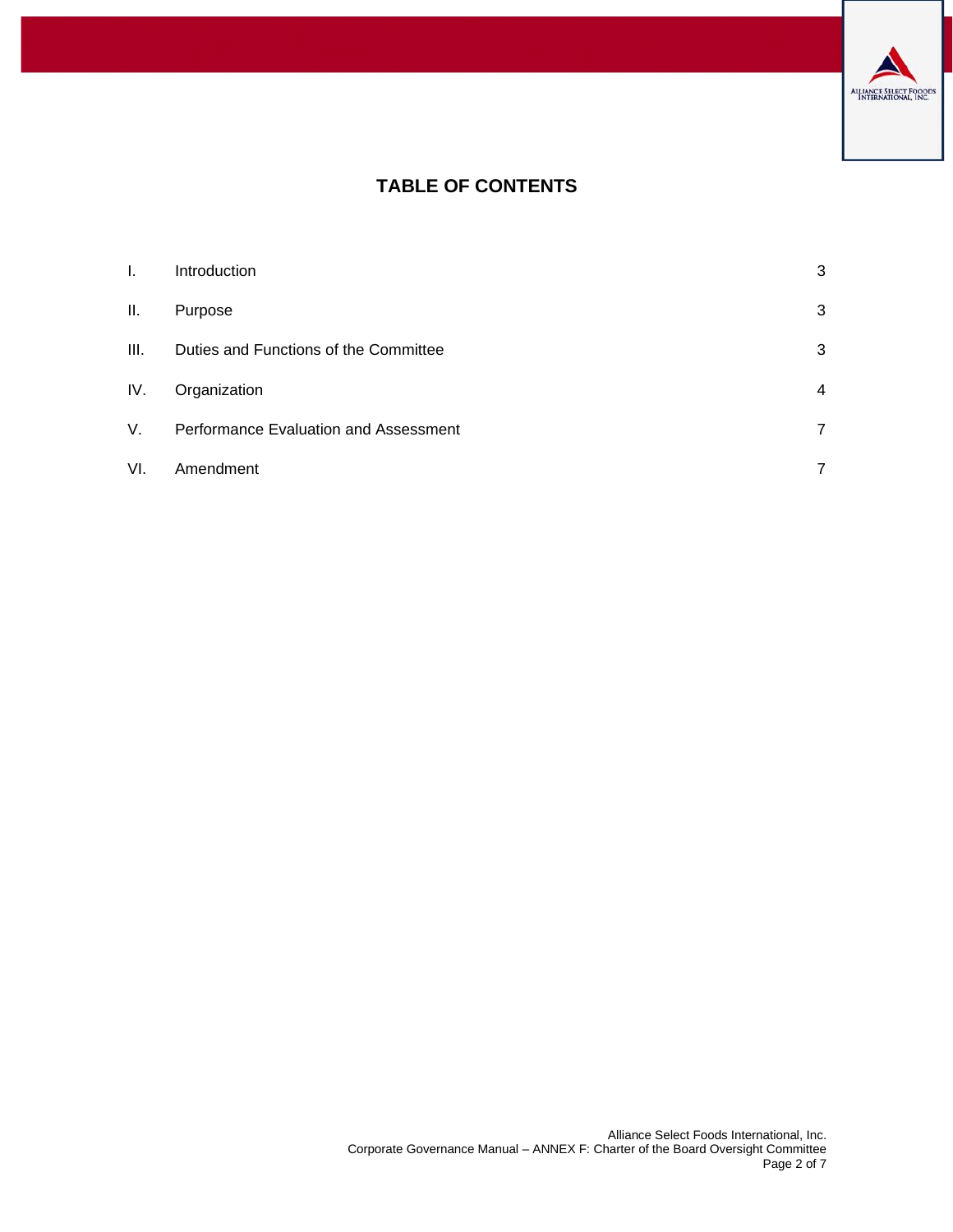

# **CHARTER OF THE BOARD RISK OVERSIGHT COMMITTEE**

**OF** 

# **ALLIANCE SELECT FOODS INTERNATIONAL, INC.**

# <span id="page-2-0"></span>**I. Introduction**

This Charter of the Board Oversight Risk Committee (the "BROC" or the "Committee") of **ALLIANCE SELECT FOODS INTERNATIONAL, INC**. (the "Company") sets forth among others the purpose, membership, authority, functions, structure and procedures, which shall guide the Committee as prescribed by the Company's 2017 Corporate Governance Manual (the "2017 CG Manual").

The Committee shall conduct an annual review and assessment of this Charter, and recommend to the Company's Board of Directors (the "Board") revisions, as it may deem necessary and beneficial to the efficient performance of its functions.

#### <span id="page-2-1"></span>**II. Purpose**

The primary purpose of the Committee is to assist the Board in assessing and managing enterprise risks, including financial, regulatory, strategic and operational risks, and ensuring that there is an effective and integrated risk management process developed for the benefit of the Company and its shareholders, and discharging other duties and powers as may be delegated to the Committee by the Board, and as required under the CG Manual, Code of Corporate Governance of theSecurities and Exchange Commission (SEC), and the Corporate Governance Guidelines and the listing rules of the Philippine Stock Exchange (PSE).

# <span id="page-2-2"></span>**III. Duties and Functions of the Committee**

The principal duties, functions and responsibilities of the Board Risk Oversight Committee are set forth in the 2017 CG Manual of the Company Corporate Governance Manual of the Company, at Part III[B] on Establishing Clear Roles and Responsibilities of the Board, at Section 3.22, which provides that the duties and functions shall include the following, among others:

- 1. Develop a formal enterprise risk management plan which contains the following elements:
	- i. register of risks;
	- ii. well-defined risk management goals, objectives and oversight;
	- iii. uniform processes of assessing risks and developing strategies to manage prioritized risks;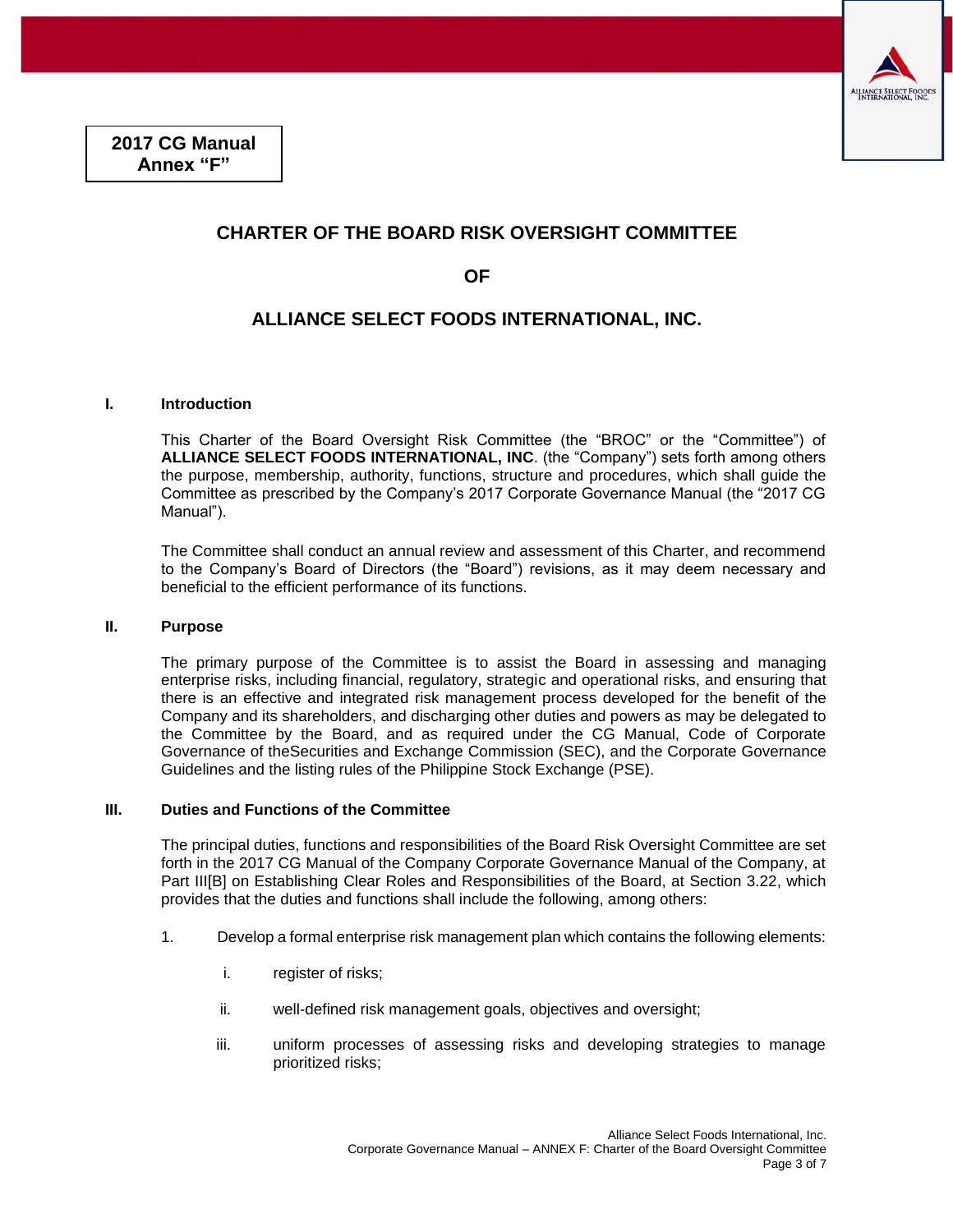

- iv. designing and implementing risk management strategies; and
- v. continuing assessments to improve risk strategies, processes and measures.
- 2. Oversee the implementation of the enterprise risk management plan through a Management Risk Oversight Committee (MROC). The BROC shall conduct regular discussions on the company's prioritized and residual risk exposures based on regular risk management reports and shall assess how the concerned units or offices are addressing and managing these risks;
- 3. Evaluate the risk management plan to ensure its continued relevance, comprehensiveness and effectiveness. The BROC shall revisit defined risk management strategies, look for emerging or changing material exposures, and stay abreast of significant developments in the industry that may seriously impact the likelihood of harm or loss;
- 4. Advise the Board on its risk appetite levels and risk tolerance limits;
- 5. Review at least annually the Company's risk appetite levels and risk tolerance limits based on changes and developments in the business, the regulatory framework, the external economic and business environment, and when major events occur that are considered to have major impact on the Company's operations;
- 6. Assess the probability of each identified risk becoming a reality and estimate its possible significant financial impact and likelihood of occurrence. Priority areas of concern are those risks that are the most likely to occur and to impact the performance and stability of the Company and its stakeholders;
- 7. Provide oversight over Management's activities in managing financial, regulatory, strategic, operations risks and other risk exposures of the Company. This function includes regularly receiving information on risk exposures and risk management activities from Management; and,
- 8. Report to the Board on a regular basis, or as deemed necessary, the Company's material risk exposures, the actions taken to reduce the risks, and recommend further action or plans, as necessary.

#### <span id="page-3-0"></span>**IV. Organization**

#### **A. Membership and Qualifications**

- 1. The Committee shall be composed of at least three members, the majority of whom shall as practicable be independent directors, including the Chairman. The Chairman shall not be the Chairman of the Board or of any other committee.
- 2. At least one member of the Committee must have relevant thorough knowledge and experience on risk and risk management;
- 3. The office of a Member shall *ipso facto* be vacated:
	- (i) if he resigns as a Member of the Committee or of the Board;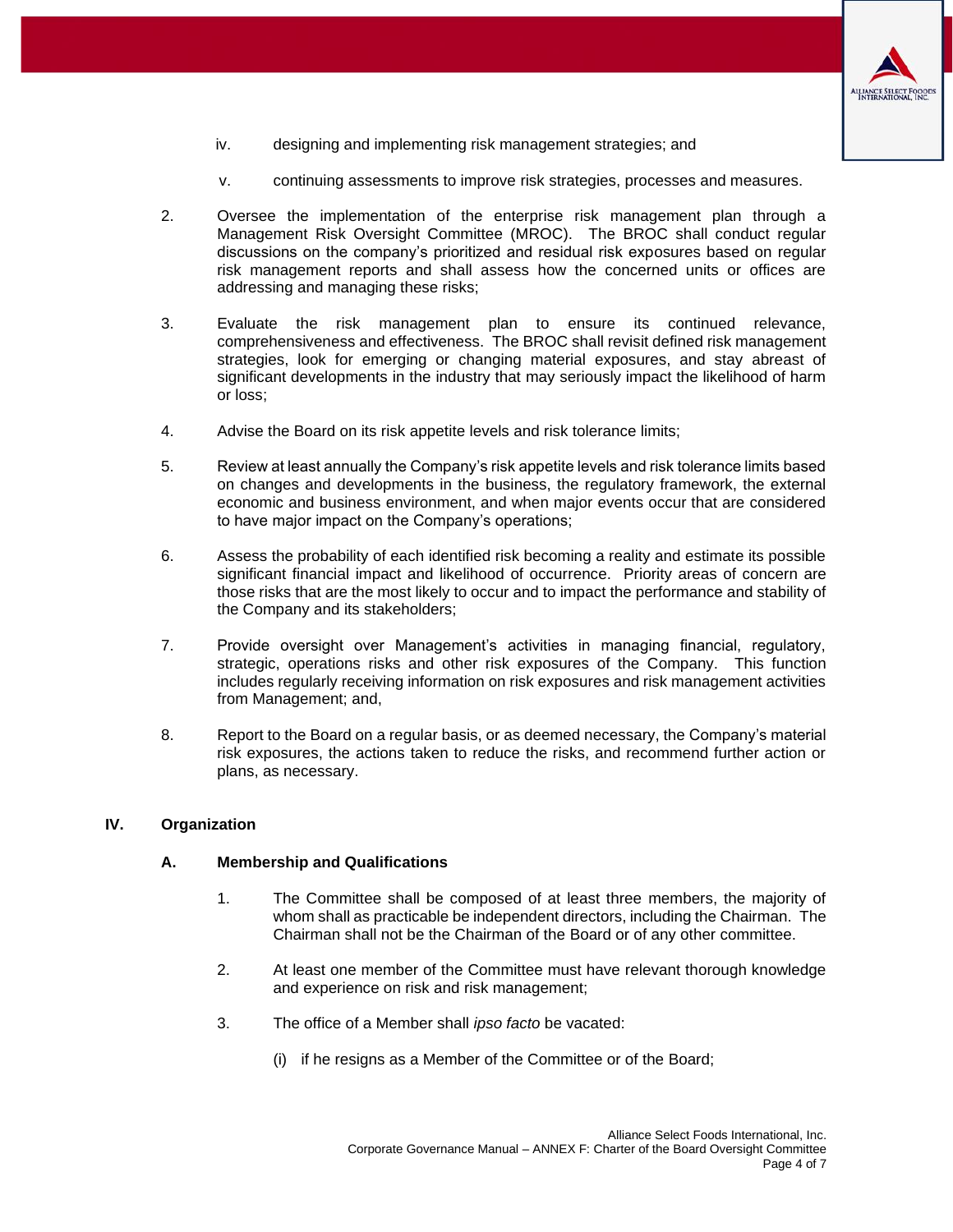

- (ii) if he is removed by a resolution of the Board;
- (iii) if he is declared to be incompetent or of unsound mind; or
- (iv) if he is subsequently disqualified from becoming a Member.

A Member shall be disqualified from being part of the Committee during the remainder of his tenure if, upon determination by the Board or Nomination Committee, he ceases to meet the qualifications for directorship, or he becomes disqualified from directorship based on any grounds for disqualification set forth in the Manual.

- 4. The Board may, from time to time, vary the composition of the Committee as may be required by the Securities and Exchange Commission (SEC) or other codes, rules and regulations as may be prescribed by the applicable regulatory authority.
- 5. The Company's Corporate Secretary or his/her nominee shall be the Secretary of the Committee.

#### **B. Meetings, Attendance, Escalation, Resolutions, Minutes**

#### **1. Meetings, Notice, Quorum**

The Committee shall meet at least twice in a calendar year. The Chairman may convene special meetings as circumstances require such as when there is a need to take up critical items requiring attention from or approval of the Committee. Special meetings may also be convened upon the request of a majority of the Members of the Committee.

Notice of the regular or special meetings of the Committee will be given at least five (5) days prior to any such meeting being held unless all Members unanimously waive such notice; provided however that the Chairman of the Committee, motu propio or at the request of the Chairman of the Board or of the CEO, may call the meeting at shorter notice when the circumstances so require. Irrespective of the length of notice being given, attendance in a meeting by a Member shall be deemed a waiver of the notice requirement.

Notice shall be deemed duly served upon a Member if it is given to him personally, or sent to him by mail, e-mail or facsimile transmission to his address or facsimile number on file with by the Secretary of the Committee.

The presence of a majority of the members of the Committee, whether in person or via teleconference or videoconference conducted in accordance with the provisions of the Securities and Exchange Commission Memorandum Circular No. 15 dated November 20, 2001, shall constitute a quorum, provided that the majority must always include an independent, non-executive director.

#### 2. **Attendance**

The Committee may invite the Chairman of the Board, other Directors, external advisers and/or any other persons who have specific responsibility for, or interest or expertise in, the subject under review to attend all or part of any meetings of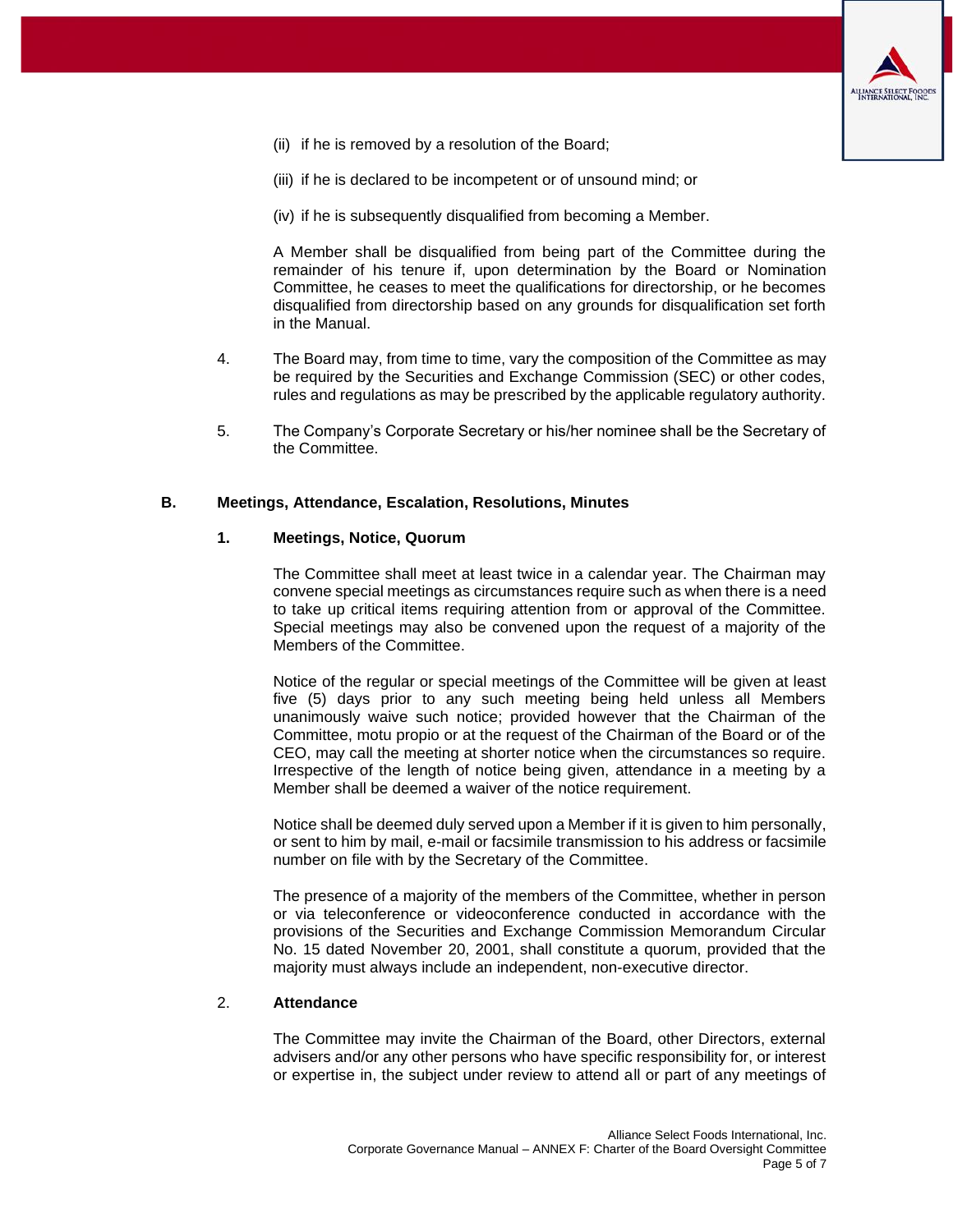

the Committee. However, only Members are entitled to vote at Committee meetings.

In the absence of the Chairman and/or an appointed deputy, the remaining Members present shall elect one of the Members to chair the Committee meeting.

#### **3. Escalation**

The Committee shall timely refer to the Board any matter that in the opinion of the Committee should be brought to the attention of the Board, including but not limited to recommendations requiring Board approval and concerns or issued requiring Board action. In this regard, the Board may require the Committee to prepare such reports or issue such certifications that the Board may deem necessary to address recommendations or concerns regarding critical compliance issues.

#### **4. Resolutions**

Resolutions by the Committee shall be passed by a simple majority of votes of the Members present at such meeting, provided that a quorum is present at the time the vote was taken.

A resolution in writing signed by all Members shall be as valid and effective for all purposes as a resolution of the Committee passed at a meeting of the Committee duly convened, held and constituted. A written notification of confirmation of such resolution in writing sent by a Member shall be deemed to be his signature to such resolution in writing for such purpose. Such resolution in writing may be signed in counterparts.

# **5. Minutes and Records**

The Secretary of the Committee shall keep (a) appointments and resignation of the Members; (b) all agenda and other documents sent to the Members; (c) minutes of proceedings and meetings of the Committee; and (d) such other documents as may be necessary in the performance of the Committee's functions.

Any such records shall be open for inspection by any Member at reasonable hours on business days. Demands for inspection must be made in good faith and for a legitimate purpose. Any cost arising from the conduct of inspection shall be borne by the Member requesting for inspection.

Minutes of any meeting of the Committee, if purported to be signed by the Chairman of such meeting, or by the Chairman of the next succeeding meeting, shall be conclusive evidence of the proceedings and resolutions of such meeting.

# **C. Remuneration**

The Chairman and Members of the Committee shall receive no fees or remuneration in respect of their services in connection with the Committee or in respect of their attendance at meetings of the Committee except for reasonable per diems authorized and approved by the Board for such purposes, the amount of which shall not be such as may jeopardize